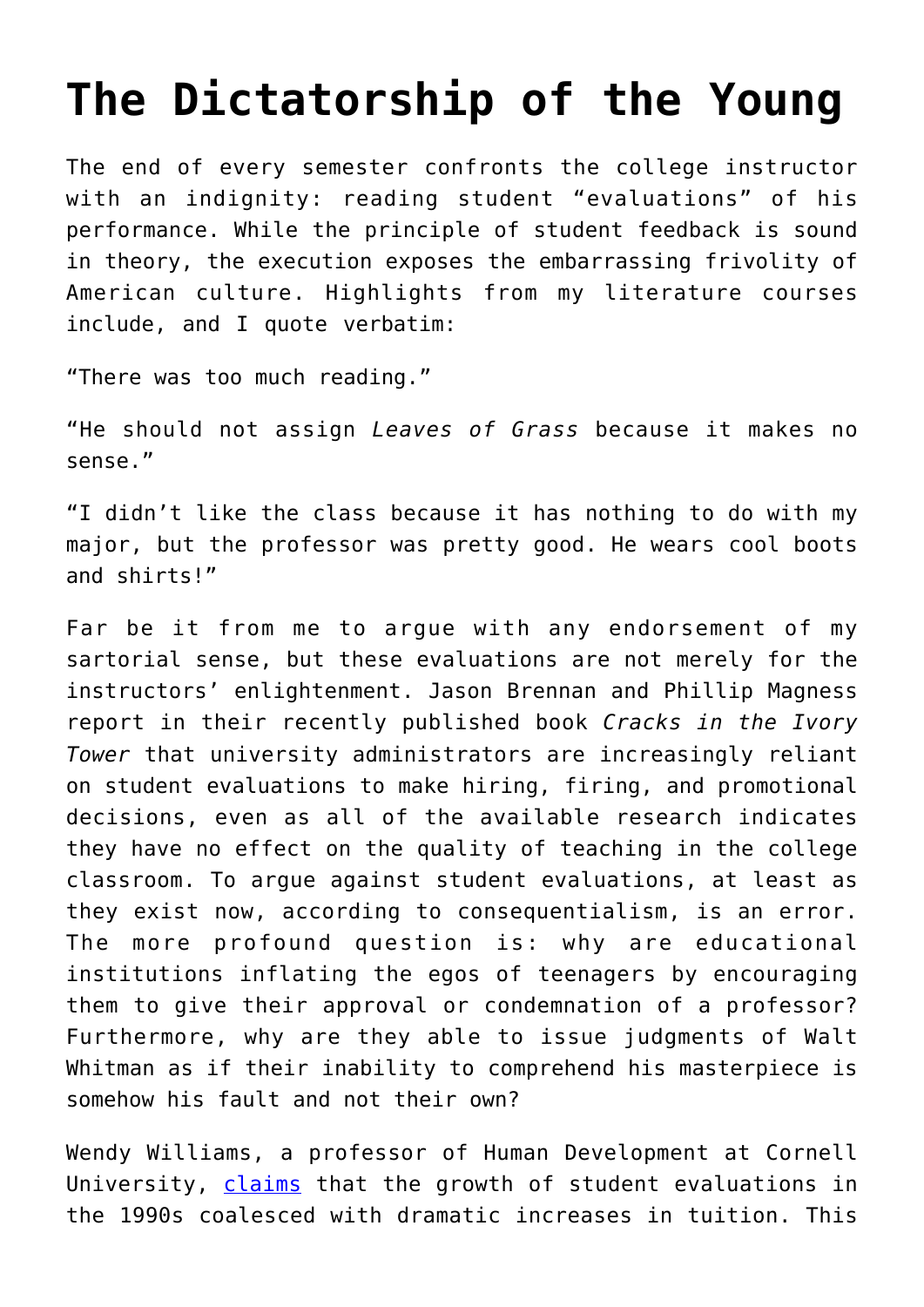applied pressure on colleges to "seek consumer satisfaction."

A successful business must placate, even coddle, its customers. Education has an altogether different mission and standard. Edward R. Ward, a Catholic priest, author, and personal friend, began all of his university philosophy courses for freshmen with the words: "I'm not here to nurture you. I'm here to strengthen you."

Ward's pedagogy is woefully anachronistic in our culture of raw nerves. Student evaluations prioritize the likes, dislikes, whims, and feelings of students over any aim to strengthen young minds. They are also a small illustration of youthocracy – a dictatorship of the inexperienced and immature that exerts an insidious influence over American culture.

Like student evaluations, youthocracy did not begin in the 1990s, but that was when it grew dominant. Pop culture was the first pillar to fall, as marketing specialists discovered that America's shopping mall teenagers had large amounts of disposable income, and were likelier to spend their money on entertainment than their working parents. The teenage and 20 something demographics became the ultimate prizes for any commercial venture in film, television, and music. As a result, adult complexity in cinematic plot, chord progression, and song lyrics became financial liabilities, at least in the mainstream. (Fortunately, there was a backlash on television with programs like "The Sopranos," "Mad Men," and "The Wire" that appealed to adults. Older viewers tended to stay home for their entertainment even before the rise of streaming services.)

A cursory glance at any suburban movie theater is sufficient to demonstrate the rule of youthocracy. The Marvel Universe, scatological comedies, and slasher bloodfests in which different pitches of screaming qualify as dialogue triumph at the box office. Serious and thoughtful films, like *The Highwaymen* and *First Reformed*, go straight to a streaming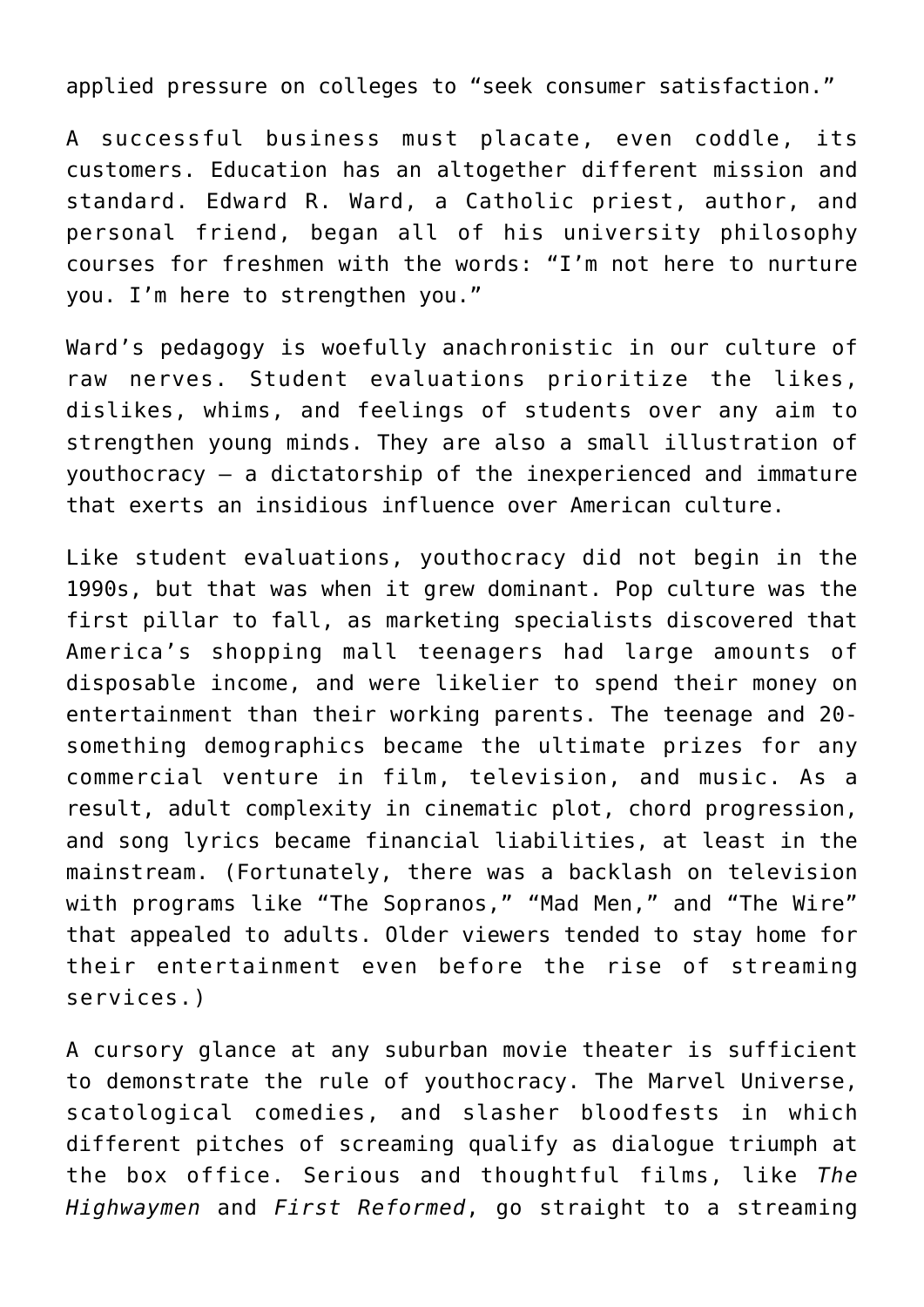service, or have theatrical runs so limited that they barely register.

In *The Disappearance of Childhood*, prophetic social critic Neil Postman wrote that the ubiquity of mass media was robbing children of an essential sense of "wonderment" and dangerously bridging the information divide between them and their parents:

*As media merge the two worlds, as the tension created by secrets to be unraveled is diminished, the calculus of wonderment changes. Curiosity is replaced by cynicism or, even worse, arrogance. We are left with children who rely not on authoritative adults but on news from nowhere. We are left with children who are given answers to questions they never asked. We are left, in short, without children.*

Postman did not predict that the disappearance of childhood would mean that children function as young adults, but rather that adult and child would blend together, creating a worstof-both-worlds mutant. The "adult-child," Postman wrote, is a "grown up whose intellectual and emotional life is not significantly different from a child."

The consequences of youthocracy  $-$  a culture under the rule of teenagers, twentysomethings, and middle-aged people who think and act like children – go far beyond dumb movies and silly songs.

Youthocracy has poisoned American politics. Donald Trump is the epitome of the "adult-child," a prankster-bully who has traded policy rigor for whiny finger pointing and name calling, most of it on his favorite medium, Twitter.

Meanwhile, the Democratic Party, media companies, and public figures are increasingly deferential to the hysterics of the Twitter mob. Publishing companies have [delayed and canceled](https://www.newyorker.com/books/under-review/in-ya-where-is-the-line-between-criticism-and-cancel-culture) [the release of novels](https://www.newyorker.com/books/under-review/in-ya-where-is-the-line-between-criticism-and-cancel-culture) due to preemptive objections from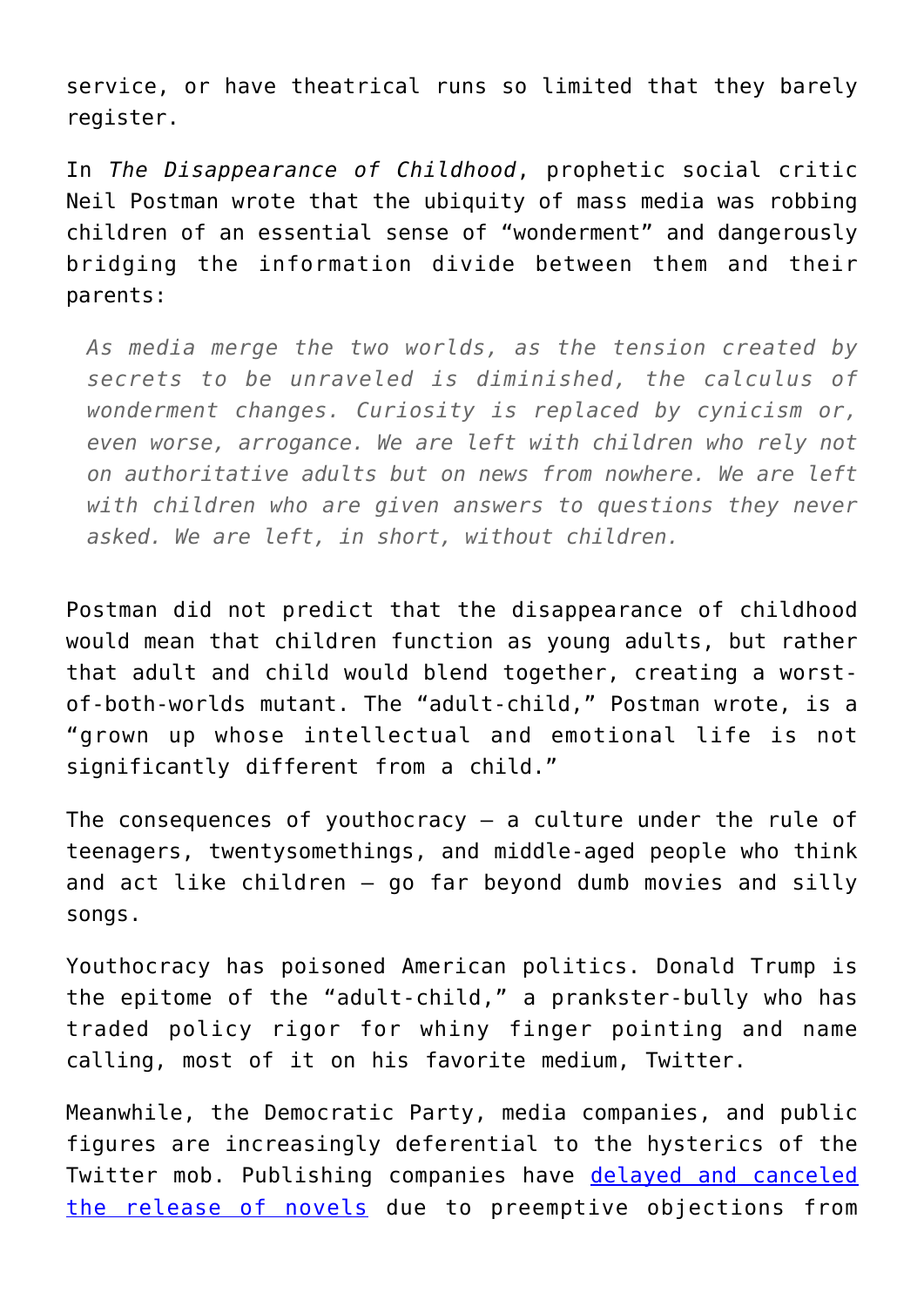Twitter brigades. Candidates for the Democratic nomination for president are constantly recalibrating their positions to avoid outrage from social media obsessives. And journalistic coverage of significant issues looks to Twitter for direction.

The Pew Research Center recently revealed that Twitter, for all of its power, represents very few actual Americans, something that the most prestigious people in media, publishing, and politics are too insulated and onanistic to realize. Only 22 percent of Americans use Twitter; even more significant, the most prolific 10 percent of Twitter users are responsible for more than 80 percent of total tweets. The majority of users engage with the medium [only a handful of](https://www.pewinternet.org/2019/04/24/sizing-up-twitter-users/) [times per month](https://www.pewinternet.org/2019/04/24/sizing-up-twitter-users/) and rarely tweet about politics.

Hardly to anyone's surprise, Pew also found that "Twitter users are much younger than the average U.S. adult." Given the data, one could view the social media mob as the youthocracy's cultural military – the rank and file fighting battles on behalf of the dictatorship of the adult-child. Because major corporations and political officials overestimate the size of the army, much of American culture now caters to a youthful and overly sensitive set who have turned panic into a lifestyle.

As the youthocracy amasses power and influence, previously reliable criteria for the investment of trust and confidence – such as maturity, wisdom, and accomplishment - are undesirable and often subject to ridicule.

*Politico* [reports](https://www.politico.com/story/2019/05/13/alexandria-ocasio-cortez-bernie-sanders-elizabeth-warren-2020-1318929) that the endorsement of first-term congresswoman and media sensation Alexandria Ocasio-Cortez is "one of the most important in America right now." Ocasio-Cortez's ascension from bartender to federal representative captures the spirit of American democracy and makes for an inspiring story. Even still, she is not responsible for the passage of a single bill in Congress. No one with so little experience should gain such authority. While it is important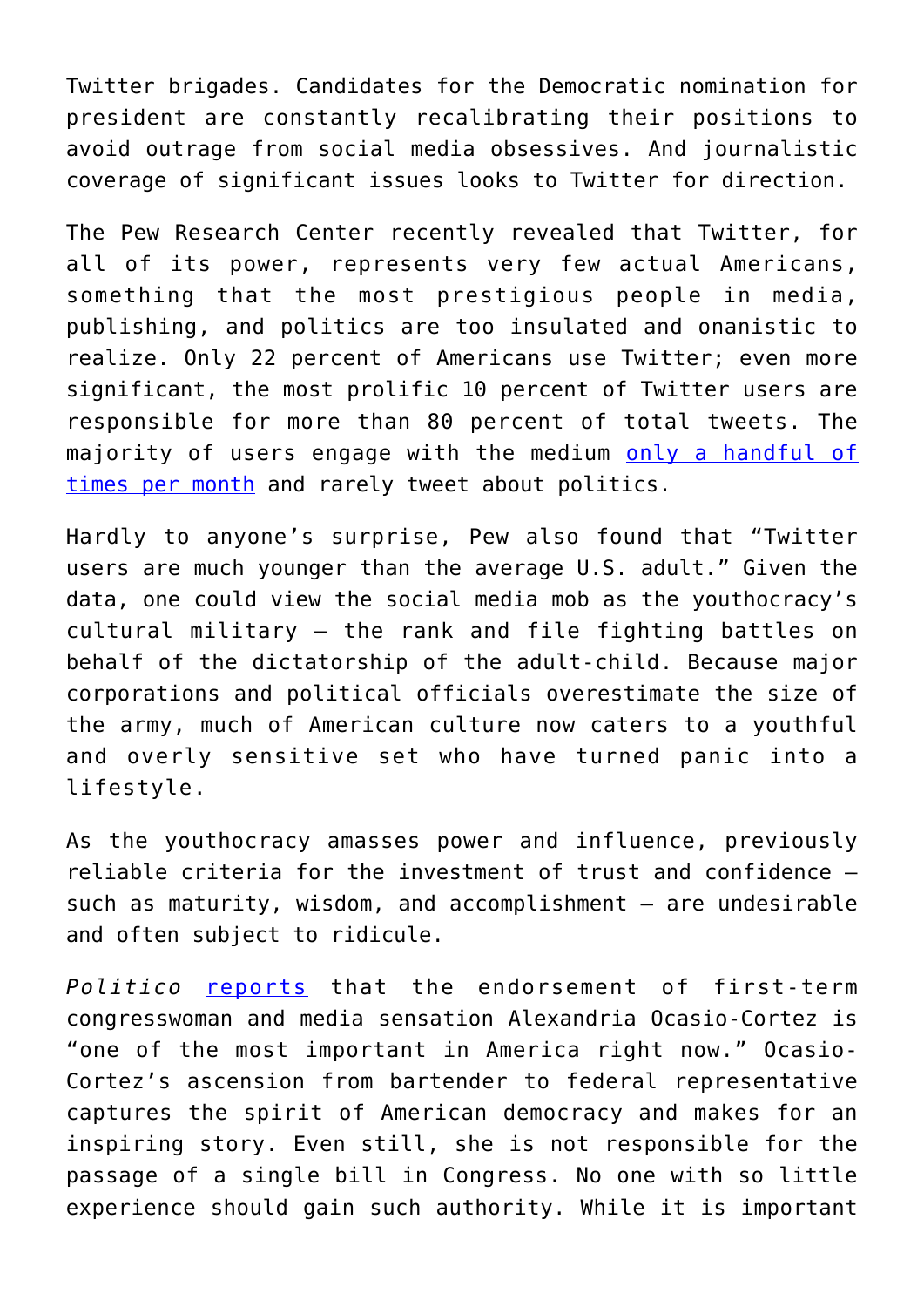that young people, who bring great enthusiasm and boldness in thinking, have some influence, it is even more essential that they advance in a dialogue with a wiser, older generation. The youthocracy, from student evaluations to party politics, is increasingly insistent on a one-way process: youthful demand and elder appeasement.

Rarely, if ever, does the "woke" cadre cite the insight of someone like Noam Chomsky, who, regardless of what anyone thinks about his politics, might know more about leftism and history than someone driving on a learner's permit.

Mature adults recognize nuance and contradiction as unavoidable elements of a life moving towards death. Children, or those with the attitudes of adolescents, believe in absolutes, unable to see complexity and unwilling to compromise. Ocasio-Cortez has condemned Democratic frontrunner Joe Biden based on a rumor that his climate change policy will be "middle of the road." The words are not Biden's, and the former vice president has neither confirmed nor denied the story. But the search for truth requires patience – another virtue unwelcome in youthocracy.

A far worse political descent into simpleminded immaturity is the adult-child Donald Trump's apparent belief that "supporting the troops" means pardoning war criminals. Something even as massive and multifaceted as the world's largest military is either good or bad. There can be no in between.

It is dangerous to allow people who have not yet had formative experiences to gain such strength in a society.

I can already hear a popular rebuttal to my argument. Someone will compare me, at 34 years old, to an "old man" yelling "get off my lawn." The "get off my lawn" insult is an example of the pervasiveness of the cultural reach of youth-oriented language. Criticism of youthful behavior sets one up to be